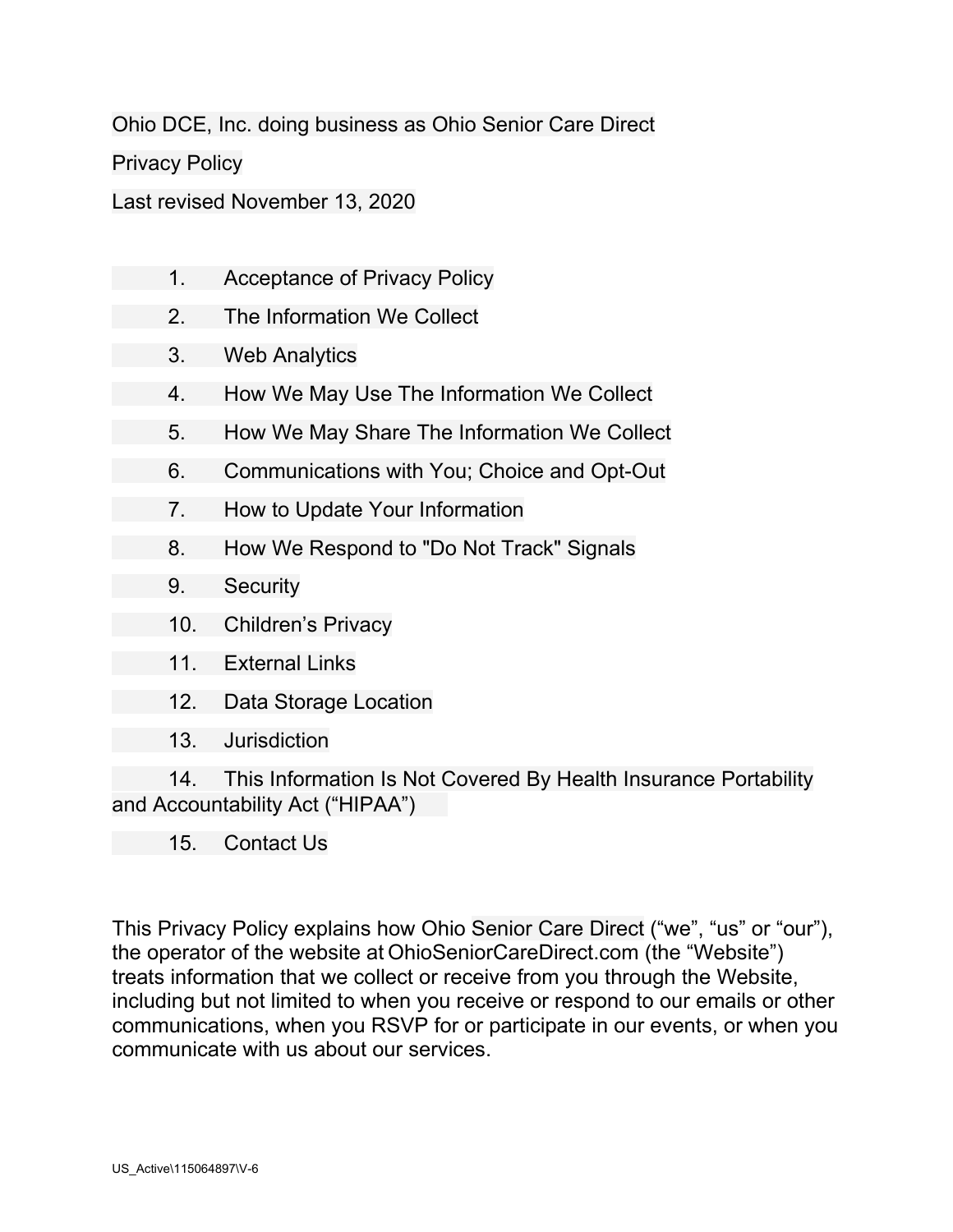Please note that Ohio Senior Care Direct offers a program for Medicare feefor-service beneficiaries pursuant to contract with the Centers for Medicare & Medicaid Services that has been developed exclusively for those Medicare beneficiaries who receive services from Physicians Group of SouthEastern Ohio. This program has been created in collaboration with agilon health, an organization that specializes in supporting primary care physicians across the country in enhancing the quality and experience of care for Medicare beneficiaries. The Website is hosted by Ohio DCE, Inc. doing business as Ohio Senior Care Direct.

Please carefully read this Privacy Policy to understand how we may collect, use, share and retain your information. In addition to your communications with us subject to this Privacy Policy, we also may facilitate your communications with Physicians Group of SouthEastern Ohio, such as by enabling you to request text messages from Physicians Group of SouthEastern Ohio through our Website. Your communications with Physicians Group of SouthEastern Ohio are subject to Physicians Group of SouthEastern Ohio's privacy policy.

The Website is directed to residents of the State of Ohio, United States of America, who are 18 years old or older.

#### **1. Acceptance of this Privacy Policy; Revisions**

Each time you access, browse, or otherwise use the Website, or respond to a communication from us that references the Privacy Policy, you agree to the terms of this Privacy Policy. If you do not agree with the terms of this Privacy Policy, please do not access, browse, use or otherwise interact with the Website and do not disclose any personally identifiable information to the Website or to us.

If we revise this Privacy Policy, we will post the changes on the Website and the revised Privacy Policy will be effective immediately. You can determine when the Privacy Policy was last updated by checking the "Last Revised" date at the top of this page. When required by law, any material changes in the manner that we collect, use or share personally identifiable information will apply only to information collected after posting the revised Privacy Policy, unless we provide you with advance notice or obtain your consent in accordance with applicable law.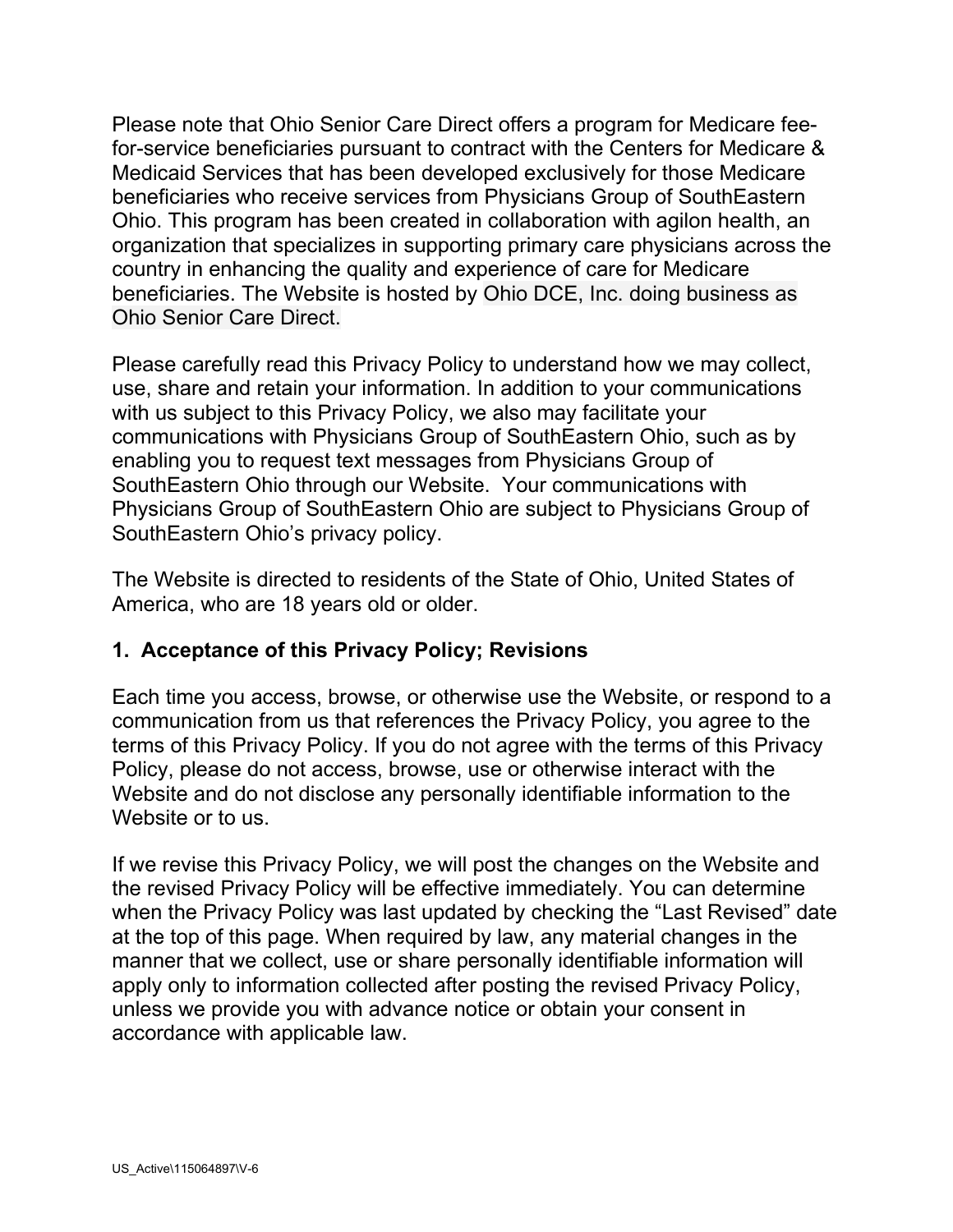## **2. The Information We Collect**

We may collect personally identifiable information and non-personally identifiable information about you. Personally identifiable information refers to your name, postal address, email address, phone number, interest in newsletters, participation at events, , activity in response to our emails, ads, social media posts and surveys, and any other information that is maintained in a manner that links such information to your name, contact information or other information that would identify you as the individual to whom the information relates. Personally identifiable information also may include, but is not limited to, your gender, birthdate or age range, and other non-public information that you may provide or that we may collect from others about you.

We also may collect information about whether our emails are delivered to you, whether you open them, and whether you click through to the Website, call us in response to our communications, or have other communications with us. When you take an action in response to a marketing email from us, or our ad or post (e.g., RSVP for an event, or click on content), we may place a "cookie", pixel or web beacon and record your interest or preferences to associate with our marketing profile of you. This enables us to better serve your interests by tracking your responses and your interest in our content, offerings and web pages. For cookies placed on your device, you may use the tools in your device to disable these technologies.

Non-personally identifiable information refers to information that does not personally identify you as the individual to whom the information relates, such as information that is aggregated by us or a third party, or information about your device hardware and software and your use of the Website. This may include information such as the date and time of your visit to the Website, whether you are a first time or returning visitor, pages and documents you viewed, type and version of your web browser and operating system, your internet service provider, your general geographic location, such as the city from which you are connecting to the internet, how long you were on the Website, sites you were on before and after visiting the Website, as well as other information regarding your activities. We also may use the information collected when you respond to our marketing emails, ads or posts to count the number of users who have opened an email from us or clicked through to the Website, and for other statistics.

#### **3. Web Analytics**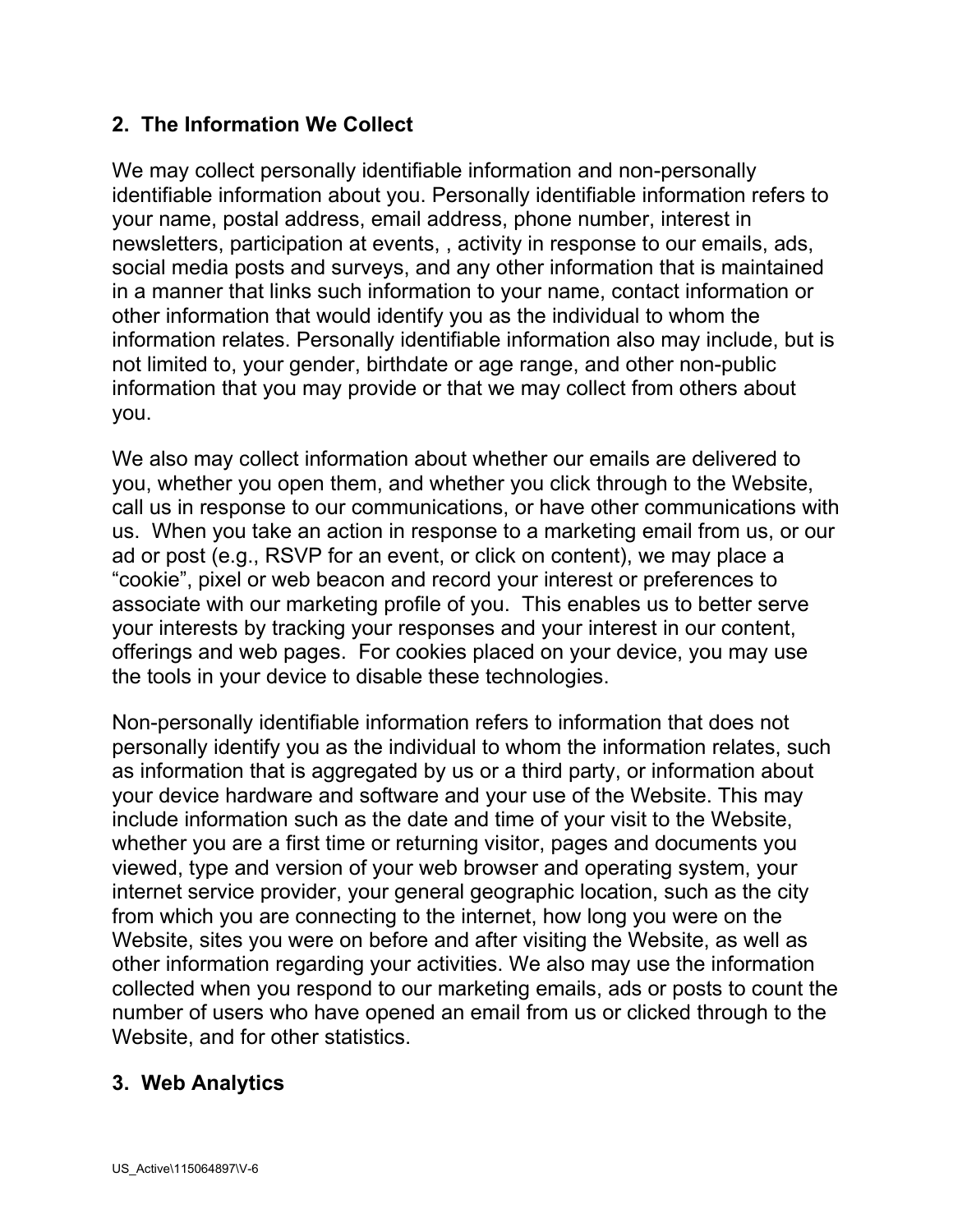We use Google Analytics or other analytics services to understand usage of the Website. Through the use of cookies, web beacons and similar tools, Google Analytics may collect and store anonymous information about you, which may include non-personally identifiable information described above. You can read Google's privacy policies for services such as Google Analytics at <https://policies.google.com/technologies/partner-sites> and <https://support.google.com/analytics/answer/6004245> and Google Analytics' Terms of Use at [https://marketingplatform.google.com/about/analytics/terms/us/.](https://marketingplatform.google.com/about/analytics/terms/us/) You can optout from being tracked by Google Analytics in the future by downloading and installing Google Analytics' Opt-out Browser Add-on for your current web browser at [https://tools.google.com/dlpage/gaoptout/.](https://tools.google.com/dlpage/gaoptout/)

#### **4. How We May Use the Information We Collect**

The information collected as described above may be used for our general business purposes, including the following:

- Sending you invitations to events and to sign up for newsletters; enrolling you to attend events or receive newsletters, confirming your attendance, sending reminders and other communications about programs and events;
- Communications with you about our services or program;
- Internal operations and system maintenance and administration, and analysis and improvement of the Website, our services and our business;
- Provide personalized website content and communications based on your preferences; and to track your responses to our emails, ads and posts;
- To conduct surveys about our activities and the events in which you participate;
- For fraud prevention, legal compliance, enforcement of our policies, and other public and security related purposes.

In addition to the uses discussed above, we may use non-personally identifiable information in its anonymized or aggregated form without restriction. These uses may include, without limitation, analysis of website trends and how the Website is used; improving navigation of the Website; analysis of the performance of the Website and diagnosis of problems; analysis of email and other responses and developing advertisements and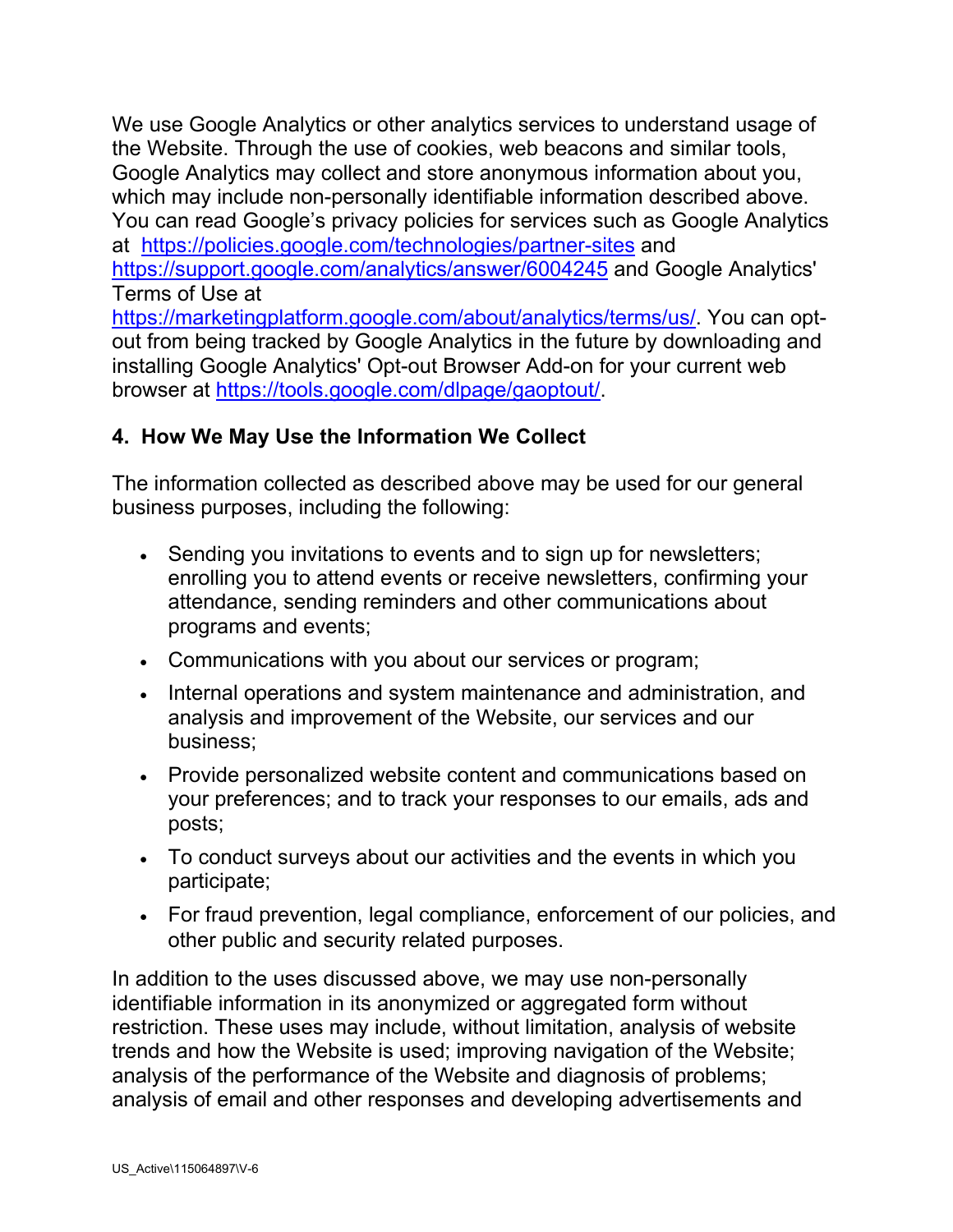advertising campaigns; and providing you with special offers and promotions and determining their effectiveness.

## **5. How We May Share the Information We Collect**

We may share and disclose information we obtain from you with our parents, subsidiaries and affiliates, and service providers engaged by us to manage, administer, analyze, host or execute activities at the Website, to respond to you, or to perform one or more of our services or functions.

We may share your personally identifiable information with your physician or health care practice group; or with an insurance broker at your request. Other than as described here, we do not sell or share personally identifiable information with third parties for their direct marketing purposes.

We may also share your personally identifiable information, with or without notice:

- In response to a subpoena or similar investigative demand, a court order, or a request for cooperation from law enforcement or other government agency; to establish or exercise our legal rights; to defend against legal claims; or as otherwise required by law. In such cases, we may raise or waive any legal objection or right available to us.
- When we believe disclosure is appropriate in connection with efforts to investigate, prevent, or take other action regarding illegal activity, suspected fraud or other wrongdoing; to protect and defend the rights, property or safety of our company, our users, our employees, or others; to comply with applicable law or cooperate with law enforcement; or to enforce our terms, agreements or policies.
- In connection with a substantial corporate transaction, such as the reorganization or sale of our business or any interest in the business, a divestiture, merger, transfer, consolidation, or asset sale, or in the unlikely event of bankruptcy.
- As may be otherwise authorized or permitted by you or otherwise permitted or required by law.

We may share non-personally identifiable, aggregate, or anonymized information with sponsors, advertisers, marketing partners, and others in our discretion. When sharing non-personally identifiable information with others, we will ask our contracting parties to agree to keep the data in its anonymized form.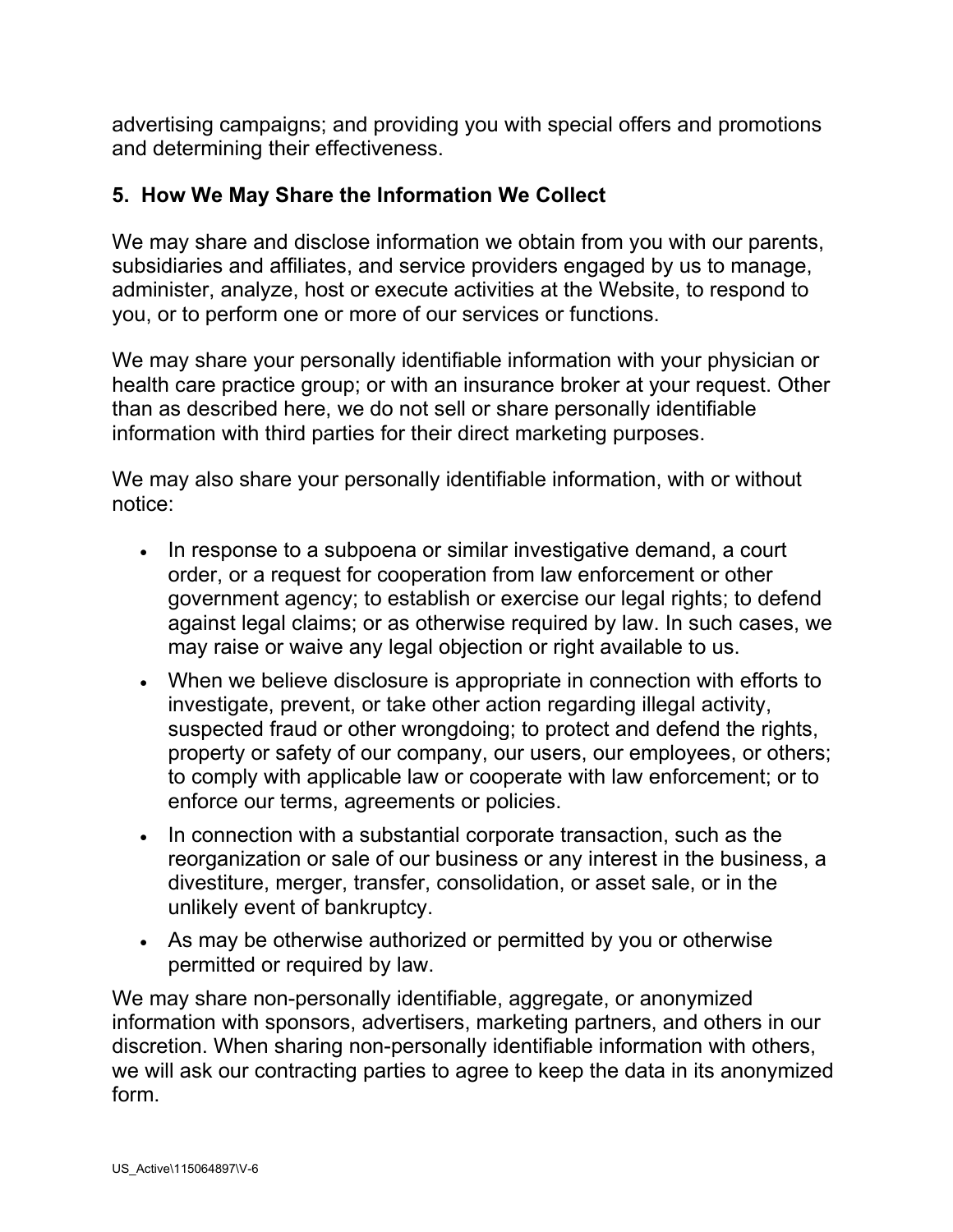# **6. Communications with you; Choice and Opt-Out**

By accessing, using or browsing the Website or interacting with us, you authorize us to send email or postal mail to you, and to telephone you including using automatic telephone dialing systems and/or recorded voice. Unsubscribe instructions will be included in each promotional email from us to the extent required by law. Please note that unsubscribe requests may take up to ten (10) business days to become effective. You do not have to agree to be contacted on your mobile phone as a condition of doing business with us. You may opt-out of any marketing communications from us at any time by contacting us at [info@OhioSeniorCareDirect.com](mailto:info@OhioSeniorCareDirect.com) or the postal address provided in Section 15 below. You may not opt out of receiving communications regarding your dealings with us, use of the Website or technical information about the Website.

# **7. How to Update Your Information**

You are responsible for keeping your information current. You may update your information or delete it from the Website by contacting us at [info@OhioSeniorCareDirect.com](mailto:info@OhioSeniorCareDirect.com) or the postal address provided in Section 15 below. We will use reasonable efforts to process any updates you request; however, requests to delete information are subject to our internal reporting, processing, retention policies and legal obligations.

# **8. How We Respond to "Do Not Track" Signals**

Some web browsers have a "Do Not Track" feature. This feature allows you to tell websites you visit that you do not want to have your online activity tracked over time and across websites. These features are not yet uniform across browsers. The Website does not respond to web browser "Do Not Track" signals, but we reserve the right to do so in the future without notice to you.

## **9. Security**

We use reasonable physical, technical, and administrative security measures intended to protect against the loss, misuse, and alteration of personally identifiable information. However, no use of the internet is completely secure. It may be possible for third parties not under our control to intercept or access transmissions or private communications unlawfully. Any use of the Website or transmission of information is at your own risk.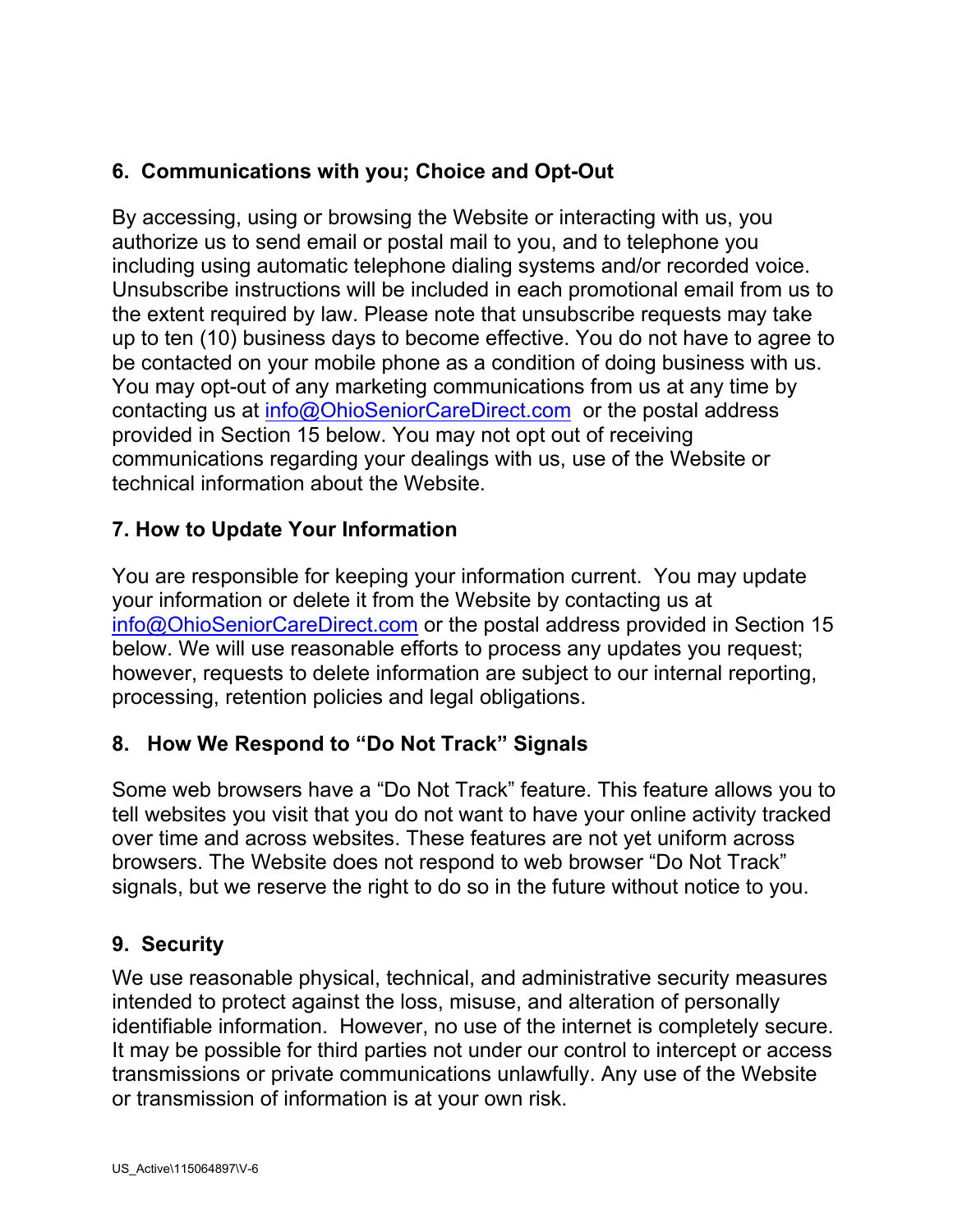## **10. Children's Privacy**

The Website is not directed to children under the age of 18 or the age of majority in their state of residence. We do not knowingly collect information from children under the age of 18. If you provide information to us or the Website, you represent that you are 18 years of age or older.

#### **11. External Links**

The Website provides links where you may click to access other websites that may be of interest to you. Websites that are not hosted or controlled by us, such as those of your physician, health care practice group or insurance company, do not operate under this Privacy Policy. We are not responsible for the nature, quality or accuracy of the content or opinions expressed on such websites, or of the services provided through such websites. We recommend that you consult the privacy notices of all websites you visit by clicking on the "privacy" link typically located at the bottom of the web page before providing any personally identifiable information. This Privacy Policy only applies to information collected by us as described in paragraph 2 above.

#### **12. Data Storage Location**

The Website is controlled, operated and administered within the United States, and your personally identifiable information is stored by us on our servers, and on the servers of the cloud-based database management services we engage. By using the Website, or by submitting your personally identifiable information to us or engaging with us as described above, you expressly consent to the storage and processing of your personally identifiable information in the United States or other jurisdictions, in accordance with applicable laws in the United States and any other jurisdictions where your information is stored on our behalf.

#### **13. Jurisdiction**

This Notice and the use of this Website are governed by the laws of the State of Ohio, without giving effect to choice of law principles. Any claim related to the Website or this Notice shall be brought in a court of competent jurisdiction for, Muskingum County Ohio, within one year after the claim arises. Users of the Website consent to the exclusive jurisdiction and venue of such courts as the most convenient and appropriate for the resolution of disputes concerning this Privacy Policy. This Privacy Policy is not intended to and does not create any contractual or other legal rights in or on behalf of any third party.